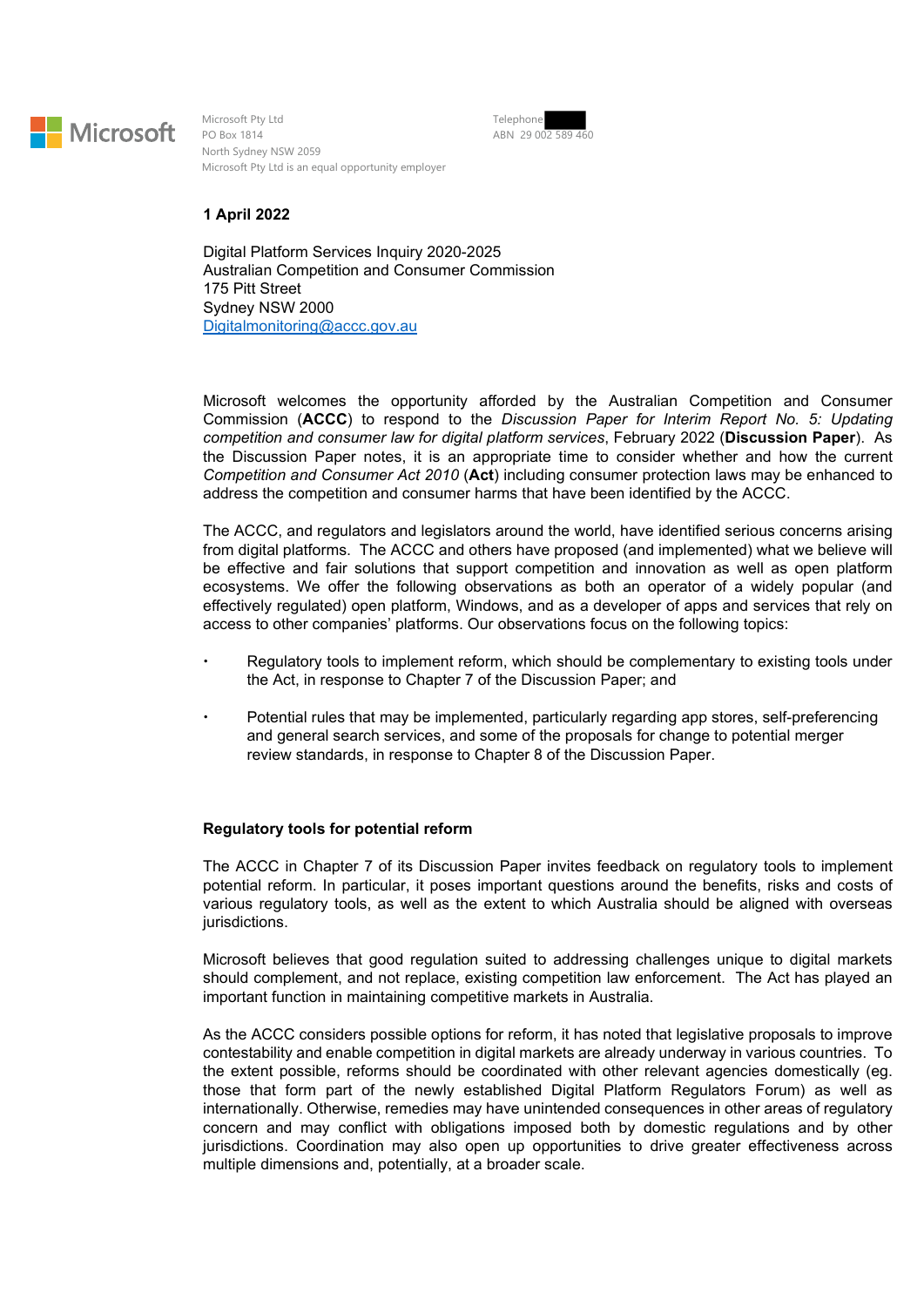In this light, we have 3 main suggestions:

(1) Regulations should focus on gatekeeper platforms functioning as intermediaries

As the ACCC recognises, '*where new regulation is sought to address the consequences of market power, for example, it is likely this would only apply to a few large digital platforms, identified by objective criteria… such as occupying a gatekeeper position*'.1 Microsoft is supportive of a clear definition of the platforms to be subject to regulation, directed to specific and identified harms, focused on platforms that are "gatekeepers".

The importance of reforms being gatekeeper-focused is crucial. While applying new obligations or conduct prohibitions on dominant intermediaries can serve to increase competition, imposing the same obligations or prohibitions on firms that might challenge that dominance can have the opposite effect. Additional burdens placed on firms that are already at a competitive disadvantage to dominant incumbent firms could undermine those challenger firms' abilities to continue to operate. Similarly, conduct which is anti-competitive when engaged in by a dominant leader may be critical and procompetitive for challengers.

In Microsoft's view, while quantitative measures can provide a clear definition, they will not be sufficient on their own. For example, different platforms with the same number of users may enjoy very different market significance depending on the specific platforms. The scale and number of users necessary to compete in internet search may be significantly larger than the number of users associated with a very successful online marketplace. Similarly, not all platforms with high numbers of users should be considered intermediaries or "gatekeepers". The essence of a "gatekeeper" is the gatekeeper's role in intermediating between consumers and suppliers of goods and/or services as an unavoidable trading partner, for which intervention is warranted. This distinguishes the concerns around technology that businesses may use as an input or building block for running and operating their business (e.g., enterprise software or cloud computing services to host websites, building an expense app for employees, or ordinary course of business analysis of sales data), as compared to technology that intermediates businesses from their customers.

(2) Maintaining regulatory dialogue

Microsoft welcomes the maintenance of open constructive engagement with the ACCC on the reform proposals. Microsoft observes from its experience with implementing enforceable commitments in relation to Windows that regulatory engagement and dialogue were essential to ensure compliance, and that commitments were appropriately implemented having regard to the specific facts and circumstances. Accommodating for regulatory dialogue achieves clarity and assists to operationalize compliance efficiently and effectively.

(3) Flexibility to accommodate different business models and technologies

Microsoft agrees with the ACCC that to be effective, a new framework must provide sufficient legal certainty for market participants, while being flexible enough to adapt to digital platform services' dynamic nature. Flexibility is also important to ensure any regulatory scheme can accommodate the many different business models and technologies in these industries and does not result in unintended consequences by adopting a too-rigid approach.

Microsoft welcomes the opportunity to discuss with the ACCC the appropriate amount and type of flexibility in more detail as it progresses its reform options.

## **Potential new rules and measures**

<sup>&</sup>lt;sup>1</sup> Discussion Paper at p 6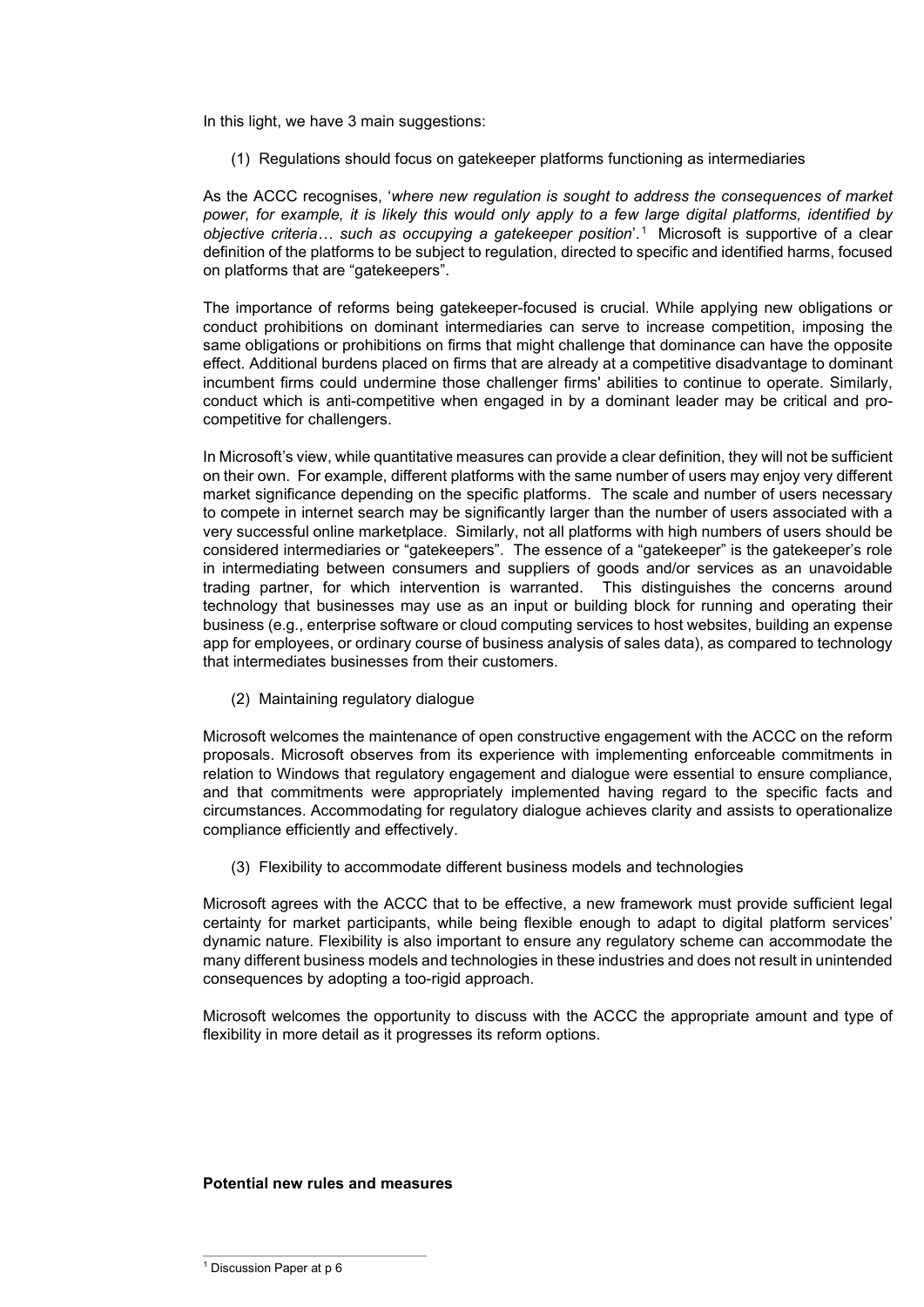In Chapter 8 of the Discussion Paper, the ACCC has posed questions in relation to potential measures that could be put in place to address various competition and consumer law harms, including preventing anti-competitive conduct such as prohibitions against self-preferencing, and promoting open platforms to stimulate innovation and competition. We focus on three main areas:

(1) App stores

The ACCC's March 2021 Interim Report correctly identified concerns with competition on mobile operating systems and app stores on those platforms. Microsoft's experience has been consistent with that of other third-party app developers that must accept the dominant app store operators' policies in order to reach users of their apps: certain of these policies either prevent us entirely from offering competitive cloud game streaming apps to mobile users, or limit services such as the use of alternative in-app purchase payment processing systems. Such policies benefit the app store operators' own products and services to the detriment of Australian users.

Microsoft believes that potential reform should seek to address such self-preferencing conduct in app markets. In this regard, Microsoft published a new set of Open App Store Principles in February 2022, which apply to the Microsoft Store on Windows, and to the next-generation marketplaces Microsoft will build for games. These Principles are grounded in app store legislation being considered by governments internationally, including by the United States, the European Union, the Republic of Korea, and elsewhere.2

We refer to our Principles to illustrate potential principles for app store reform that are consistent with protecting choice, ensuring fairness, and promoting innovation. Some of these commitments reflect the ACCC's past recommendations in relation to app stores set out in the Discussion Paper.<sup>3</sup> For example, Microsoft has made commitments to:

- Treat apps equally in our app store without unreasonable preferencing or ranking of our apps or our business partners' apps over others;
- Be transparent about rules for promotion and marketing in our app store, and apply these consistently and objectively;
- Continue to enable developers to choose whether they want to deliver their apps for Windows though our app store, from someone else's store, or "sideloaded" directly from the internet;
- Continue to give developers timely access to information about the interoperability interfaces for Windows that our own app products use; and
- Enable Windows users to use alternative app stores and third-party apps, including by changing default settings in appropriate categories.4

These principles build on a more limited set of principles for the Microsoft Store on Windows that we adopted in 2020, which for example now allows other app stores to be distributed within the Microsoft Store on Windows.

(2) General search services

The ACCC has already concluded in its September 2021 Interim Report that regulatory measures should be introduced to prevent anti-competitive conduct in relation to general search

Microsoft has previously made submissions where it addressed its concerns regarding introduction of a mandatory choice screen in a market that is tipped so dramatically in favour of Google. We reiterate

<sup>2</sup> Microsoft, 'Adapting ahead of regulation: a principled approach to app stores', 9 February 2022: https://blogs.microsoft.com/on-the-issues/2022/02/09/open-app-store-principles-activision-blizzard/

<sup>3</sup> Discussion Paper at p 86

<sup>4</sup> Microsoft, 'Adapting ahead of regulation: a principled approach to app stores', 9 February 2022: https://blogs.microsoft.com/on-the-issues/2022/02/09/open-app-store-principles-activision-blizzard/